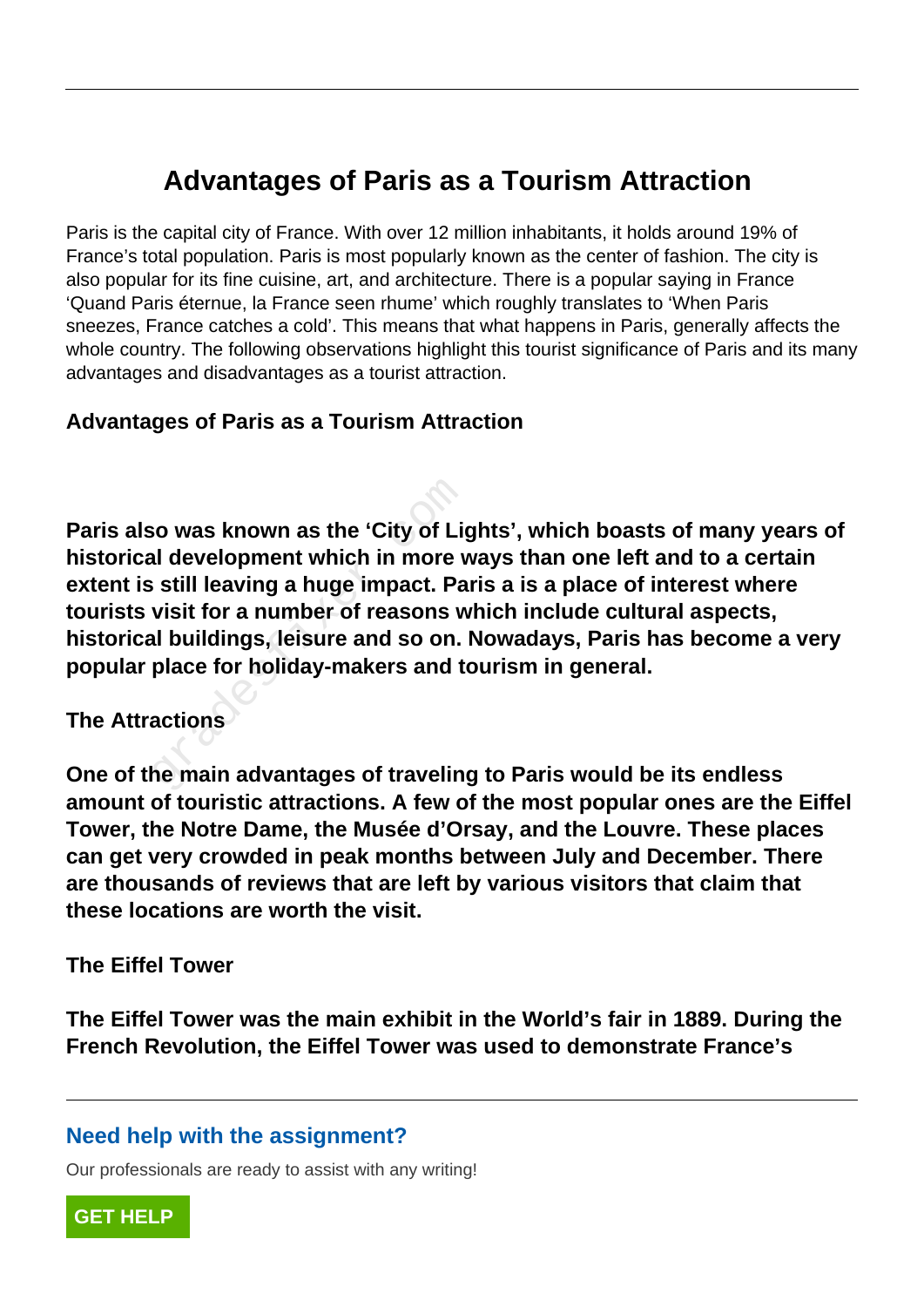**industrial prowess to the world. It is considered to be one of the most famous and iconic landmarks in history, which is located in Paris.**

**There are hundreds of tourists and visitors that line up every day to go and witness a remarkable view from the top of the Eiffel Tower. The Eiffel Tower consists of three platforms that include several buffets, their own champagne bar, and unique gift shops. Also, there are two restaurants; Le 58 Tour Eiffel and LE Jules Verne, which are run by Michelin star chefs.**

**There are also educational tours that are available for both children and adults, that takes tourists around the tower. Tickets can either be purchased online or at the office located at the bottom of the tower. It is opened all year round with visiting times that vary according to the season.**

**There were a total amount 6,917,000 visitors at the end of 2015. Since it opened in 1889 there were around 250 million people from all around the world who visited the Eiffel Tower. The above statistics show what a popular attraction the Eiffel Tower truly is. It is definitely one of the main reasons as for why a tourist would pick Paris as their next destination.** ere a total amount 6,917,000 vis<br>in 1889 there were around 250<br>no visited the Eiffel Tower. The<br>n the Eiffel Tower truly is. It is<br>a tourist would pick Paris as th<br>re Dame<br>re Dame<br>re Dame gothic Cathedral was I<br>h sculpture

#### **The Notre Dame**

**The Notre Dame gothic Cathedral was built in the 1160s. The cathedral was built with sculptures, unique gargoyles and the incredible detail on stained glass windows that showed a heavy influence of naturalism. It is now one of the most famous and oldest cathedrals in France. Tourists are free to visit the Notre Dame and it is known to be very busy all year round. Within the vicinity of the Cathedral, there are various Parisian hotels and restaurants that are fortunate enough to have a view of this Cathedral. These establishments have an advantage as tourists often visit just to enjoy the incredible view.**

**The Musée d'Orsay**

#### **Need help with the assignment?**

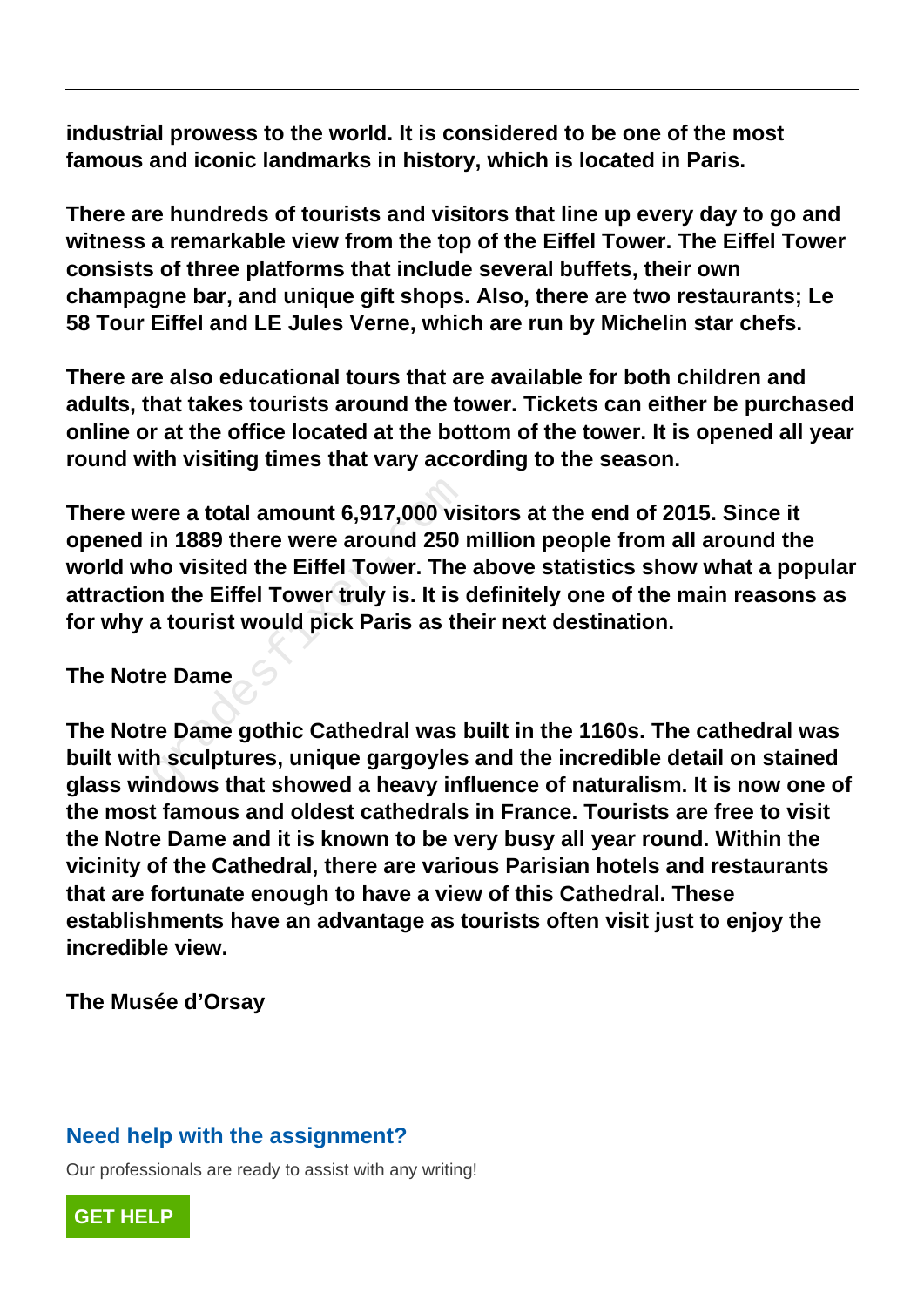**The building is quite unusual, as the museum was installed in the former Orsay railway station which was originated in the 1900s for the Universal Exhibition. A tourist would be impressed by the beauty of the interior design of the old 'railway station'. This museum is internationally known for having its rich collection of 'Impressionist art', which also displays other artistic creations from the 1848s. Musee d' Orsay has a variety of collections that represent all kinds of expressive forms such as decorative photography, and sculptures.**

## **The Louvre**

**The Louvre is considered to be the most visited and largest museum in the world. The museum consists one of the richest artistic treasures. It also has paintings and other items going back to 5000 years ago, from Greek, and Roman times. This museum has various works from all over the world, which include some major paintings from World Heritage, such as Mona Lisa painting. Apart from paintings, the museum hosts a variety of other types of artwork such as sculptures and artifacts. It would take a tourist typically around 3 days to experience and to see all the museum. Tourists who search for culture and art will definitely visit this museum and there are also various restaurants and shops next to the Louvre. This allows the travelers to spend more time there.** s and other items going back to<br>imes. This museum has variou<br>clude some major paintings fro<br>nting. Apart from paintings, the<br>artwork such as sculptures an<br>around 3 days to experience a<br>rch for culture and art will defin<br>io

# **Gastronomy**

**The Parisians are very proud of their cuisine. When it comes to Parisian food, it is a known fact that you will not be left hungry. Both professional chefs and amateurs go to Paris to experience their cuisine. There are many cooking classes being offered by professional Parisian chefs and this is very popular with tourists in Paris. Most Parisian restaurants must be prebooked and often have dress codes. This shows to the locals, that food is viewed more as a celebration rather than a necessity.**

**Traditional French cuisine**

# **Need help with the assignment?**

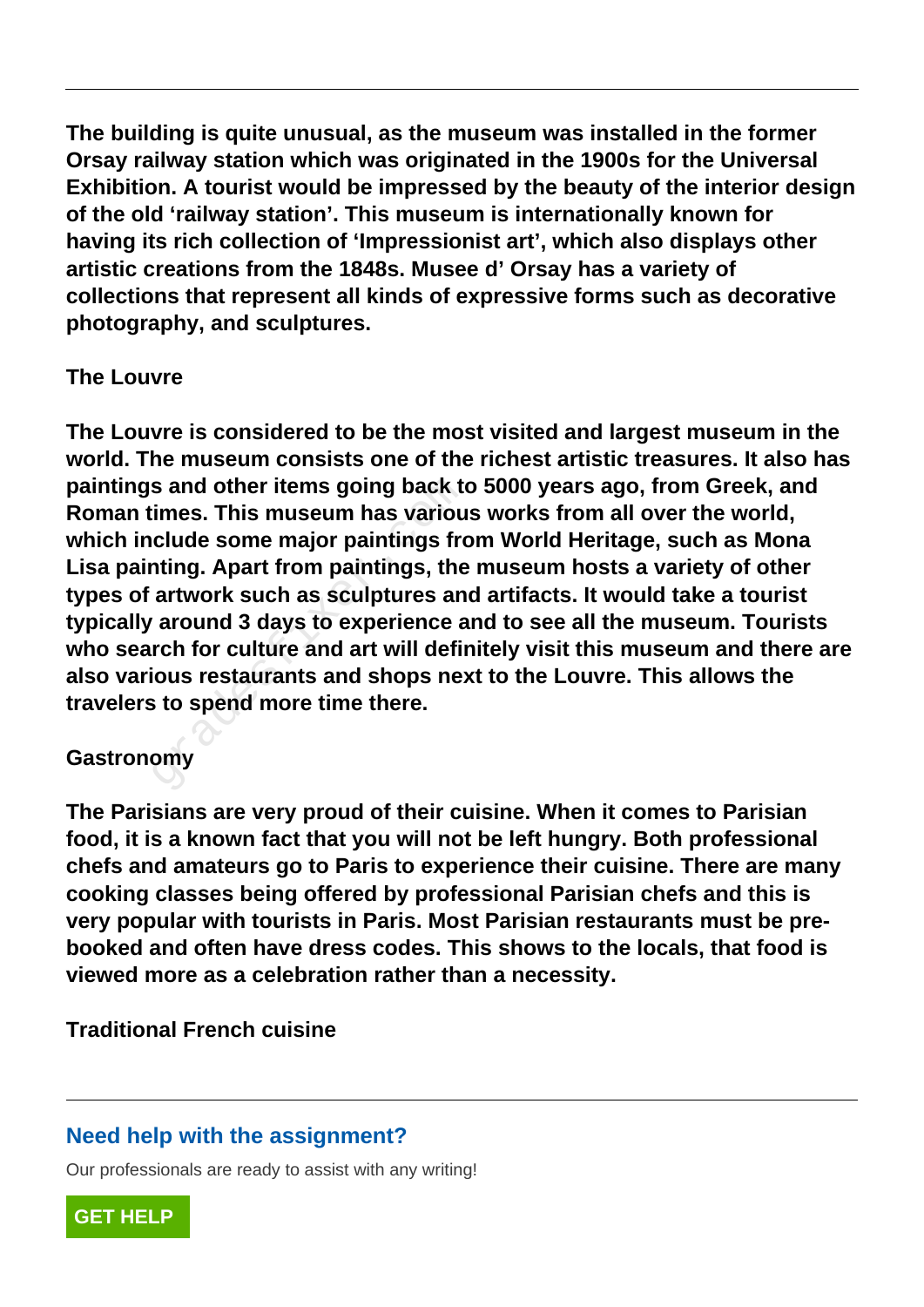**Traditional French cuisine varies from little desserts such as macaroons to appetizers such as snails. In Paris, many of the restaurants take pride in their traditional food and it is rare to find them promoting generic foods such as pasta, pizza, and burgers unless they include a French twist. One can find that French cuisine is a great advantage to traveling to Paris as tourists will definitely eat well.**

**A city for all types of tourists**

**Paris offers attractions for all types of holidaymakers. This includes families, couples, solo travelers, and big spenders. There are activities, hotels, and attractions to suit all types of tourists.**

## **Families**

**Paris by day is a great place to spend with your family. One can often visit museums such as the Louvre and landmarks such as the Eiffel Tower. Paris also has its own zoo and aquarium which can be a fun activity for both children and adults. A visit to Disneyland Paris would also be suitable for families traveling to Paris.** day is a great place to spend v<br>is such as the Louvre and land<br>its own zoo and aquarium whi<br>and adults. A visit to Disneylar<br>traveling to Paris.<br>Known to be a very romantic despote the State in love. The Parisian

# **Couples**

**Paris is known to be a very romantic destination. The City offers many activities for those in love. The Parisian atmosphere is enough to make an average visitor love struck. The restaurants give off a romantic atmosphere and hotels are very couple friendly, meaning that most accommodation offer different types of rooms for two, from standard to couple's suites. There are also shows to watch such as burlesque or Moulin Rouge that are suitable activities for adult couples.**

**Solo travelers**

# **Need help with the assignment?**

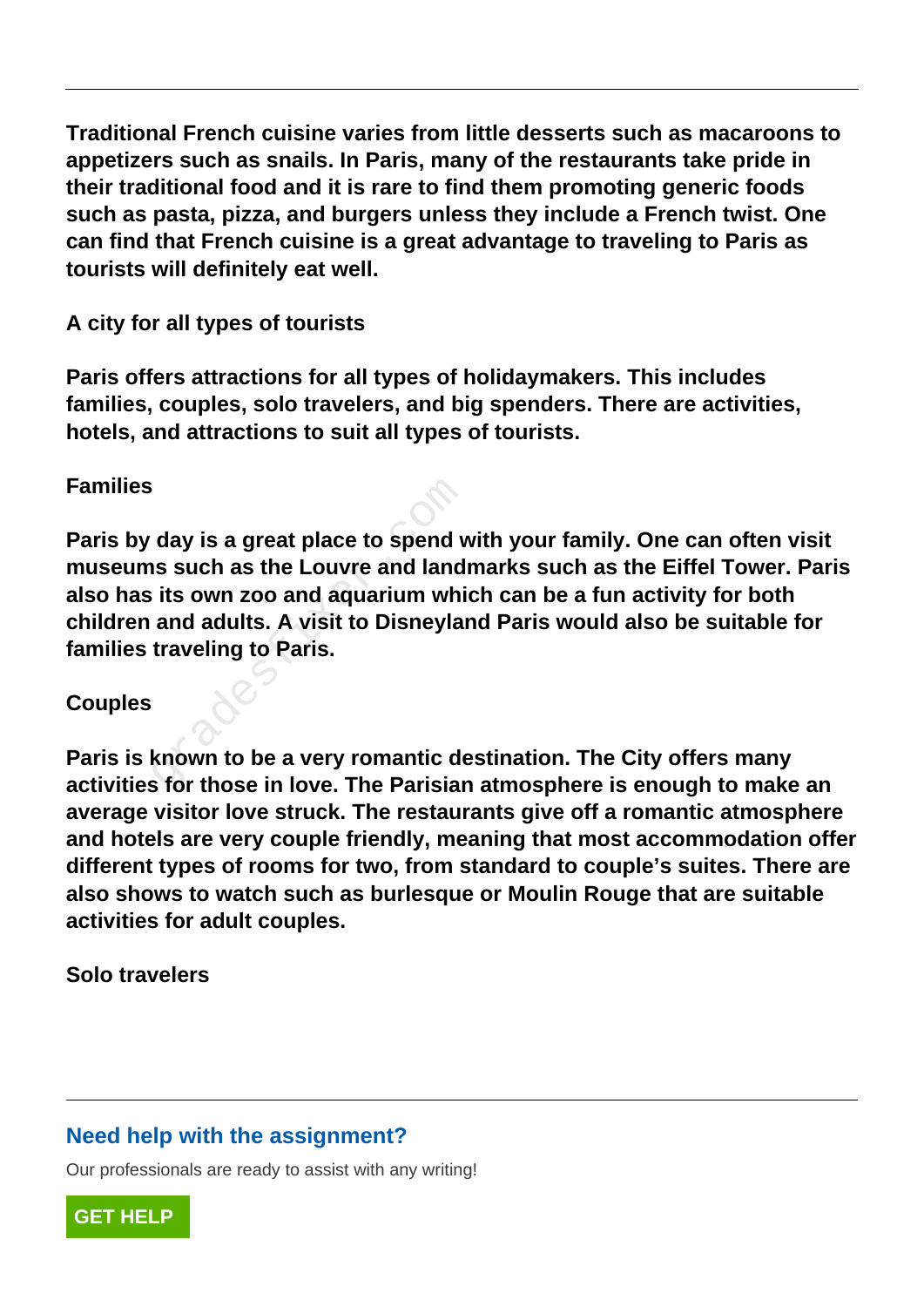**The city also has various living communities such as hostels and bed and beverage accommodations. The group activities such as cooking classes and wine tasting is a great place to meet new people. Local bars and cafes would be a great place for a solo-traveler to integrate with locals and learn city secrets.**

## **Big spenders**

**If one desires a holiday without a budget, Paris is a good place to start. There are many places one can shop, such as Avenue des Champs-Elysées. This main street is packed with high-end designer shops for these types of travelers. Fine dining restaurants are very popular in Paris and there are also many hotels for these types of tourists.**

**Disadvantages of Paris as a Tourism Attraction**

**Despite all its advantages, Paris is seen to have numerous drawbacks in comparison to what was stated above advantages. In the following text, there can be found a list describing some of the disadvantages that tourist face when visiting Paris.** ntages of Paris as a Tourism A<br>
all its advantages, Paris is seer<br>
son to what was stated above<br>
in be found a list describing sor<br>
en visiting Paris.<br>
a highly visited destination, wh<br>
a highly visited destination, wh<br>
a

## **Cost**

**Paris is a highly visited destination, where restaurants take advantage of increasing their prices, especially if the location is located in a tourist attraction area. The tourist must have knowledge of what he/she would expect from that particular restaurant. There are other available options, although they might not offer the same standard, or having them located in more of a remote area from the tourist attraction. Entertainment and transportation are also considered to be quiet expensive; having prices ranging according to the desired destination. Museums and tourist attractions contribute to the additional cost, during the tourist's visit which may influence one's decision to visiting Paris.**

# **Need help with the assignment?**

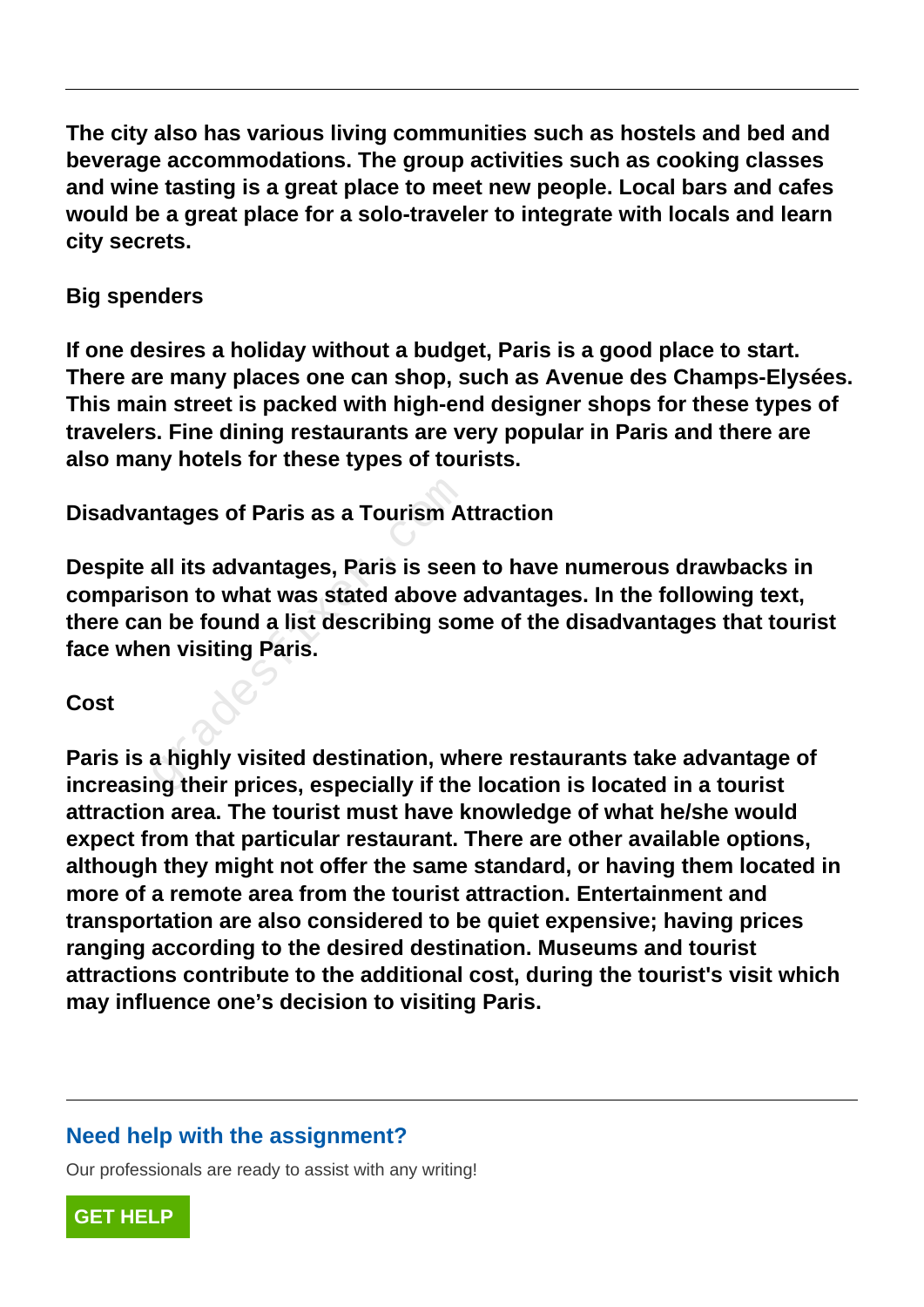**In addition to the legal city tax, Paris gathers 4 euro per person every night. Rome's city tax can go up to €6. This makes Paris' city tax, the second highest in comparison to surrounding capital cities such as London and Berlin having their city tax as low as 5%.**

## **Terrorism**

**According to recent statistics, this accounts for the 0.8 percent decrease in tourism in Paris, which indicates serious economic consequences that occurred with a total loss of 1.3 billion Euros. Tourists became more cautious because of the attacks of the Charlie Hebdo massacre that occurred in 2015.**

**The Parisian economy suffered huge losses due to the fact that Chinese tourists decreased significantly after the attacks. Chinese tourists spent an average of 1400 euro per head according to statistics given by the famous Galeries Lafayette stores. Despite the fact that Paris is a highly populated destination for tourists, the fear of terrorism is still existent when choosing their destination.** sian economy suffered huge lo<br>decreased significantly after th<br>of 1400 euro per head accordir<br>Lafayette stores. Despite the f<br>ion for tourists, the fear of terro<br>stination.<br>ye Barrier<br>om its cuisine, the language is oppene

## **Language Barrier**

**Apart from its cuisine, the language is considered to be conserved within Paris' elements of culture. Locals are quite conservative when it comes to their language resulting in being a hindrance for the tourist not knowing French. The need for knowing basic words is somehow considered a must in such a city as few locals are fluent in English, creating a language barrier.**

**When choosing a destination, tourists want to be at peace of mind that their chosen destination has the same communication behavior that they do. If tourists find difficulty in this, they will simply opt to visit other destinations and will not promote the place with their friends and relatives.**

# **Cleanliness**

# **Need help with the assignment?**

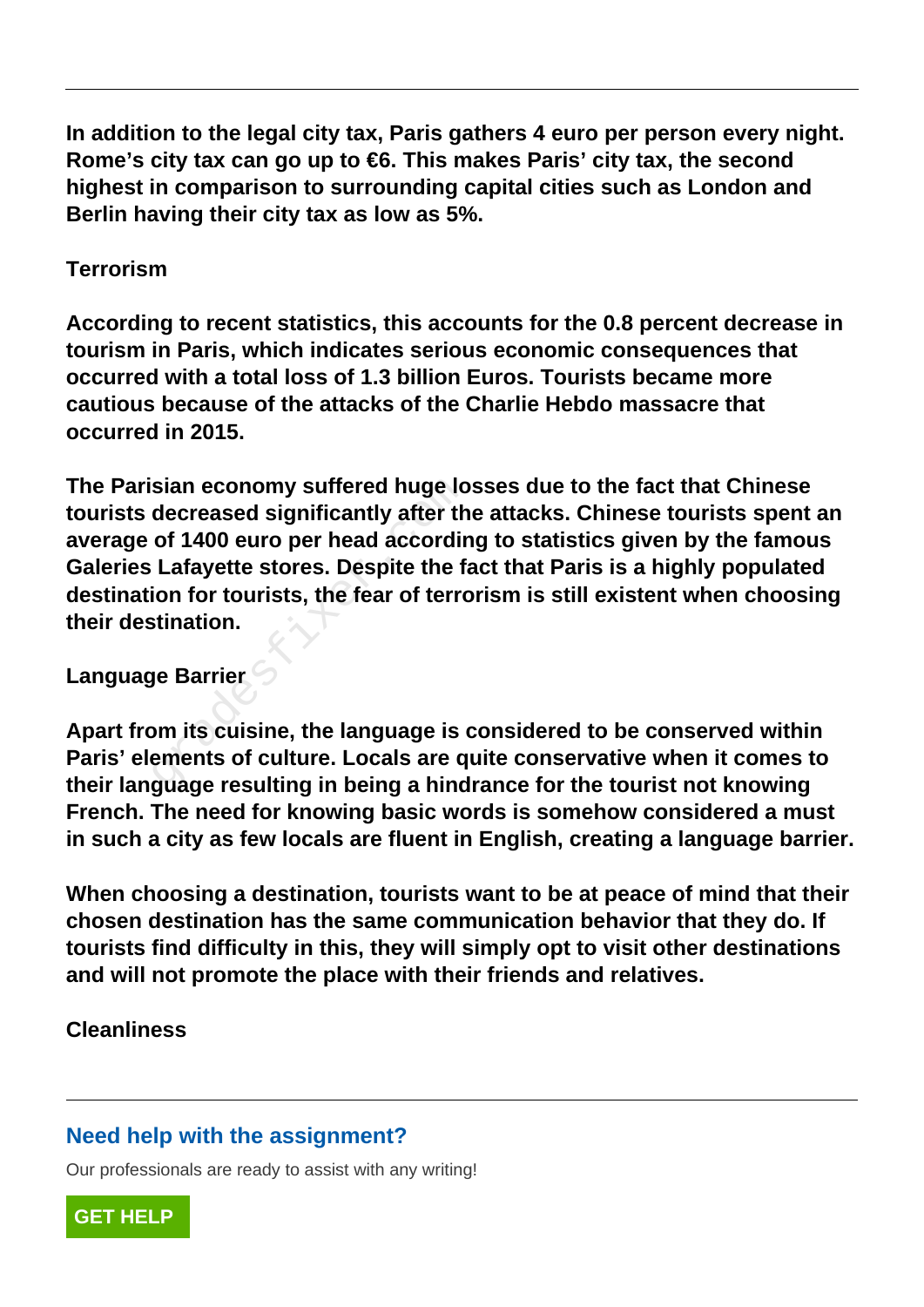**In any large city in the world, there can never be too many cleaners to keep the city clean 24/7. When walking along the city one might come across litter around certain corners. A city has a large quantity of energy and fossil fuels that need to be used to keep running smoothly, which will increase the levels of air pollution. Traffic and congestion can also contribute to the city's lack of cleanliness. Paris's population consists of around 2.2 million locals excluding the tourists, which can cause large traffic congestions resulting in pollution on a day to day basis.**

# **Criminality**

**A fair amount of pickpocketers could be associated with such city mainly in crowded areas. A tourist or local must stay on high alert when they are in the metro station. The metro stations are practically always full of people, so it is easier for a pickpocketer to steal from tourists or locals. Safety measures are always present, yet they are never sufficient enough to cope with the city's high crime rate. Additionally, tourists are advised to take precaution and not carry belongings if necessary. This could serve as a disadvantage to those seeking a high level of safety being aware of such crimes going around in this prominent city. Summer is the peak season for criminality being the period with the highest number of visitors. Crime is increasing each year, due to crimes that involve homes being broken into, vandalism, physical attacks together with bribery and drugs.** o station. The metro stations a<br>er for a pickpocketer to steal fr<br>is are always present, yet they<br>city's high crime rate. Addition<br>on and not carry belongings if<br>ntage to those seeking a high le<br>joing around in this promin

## **Scams**

**Paris is also prone to a variety of scams. These can be classified mainly into five different scenarios. A well-known scam is 'The Golden Ring', where a tourist is being misled by the value of the golden ring is found on the street by those involved in a criminal act. The 'Friendship' bracelet scam is also known in the area, with customers being somehow forced to purchase a bracelet. Along with other scams, fake charities petitions are commonly done when requesting money as soon as the 'petition' is signed for.**

# **Need help with the assignment?**